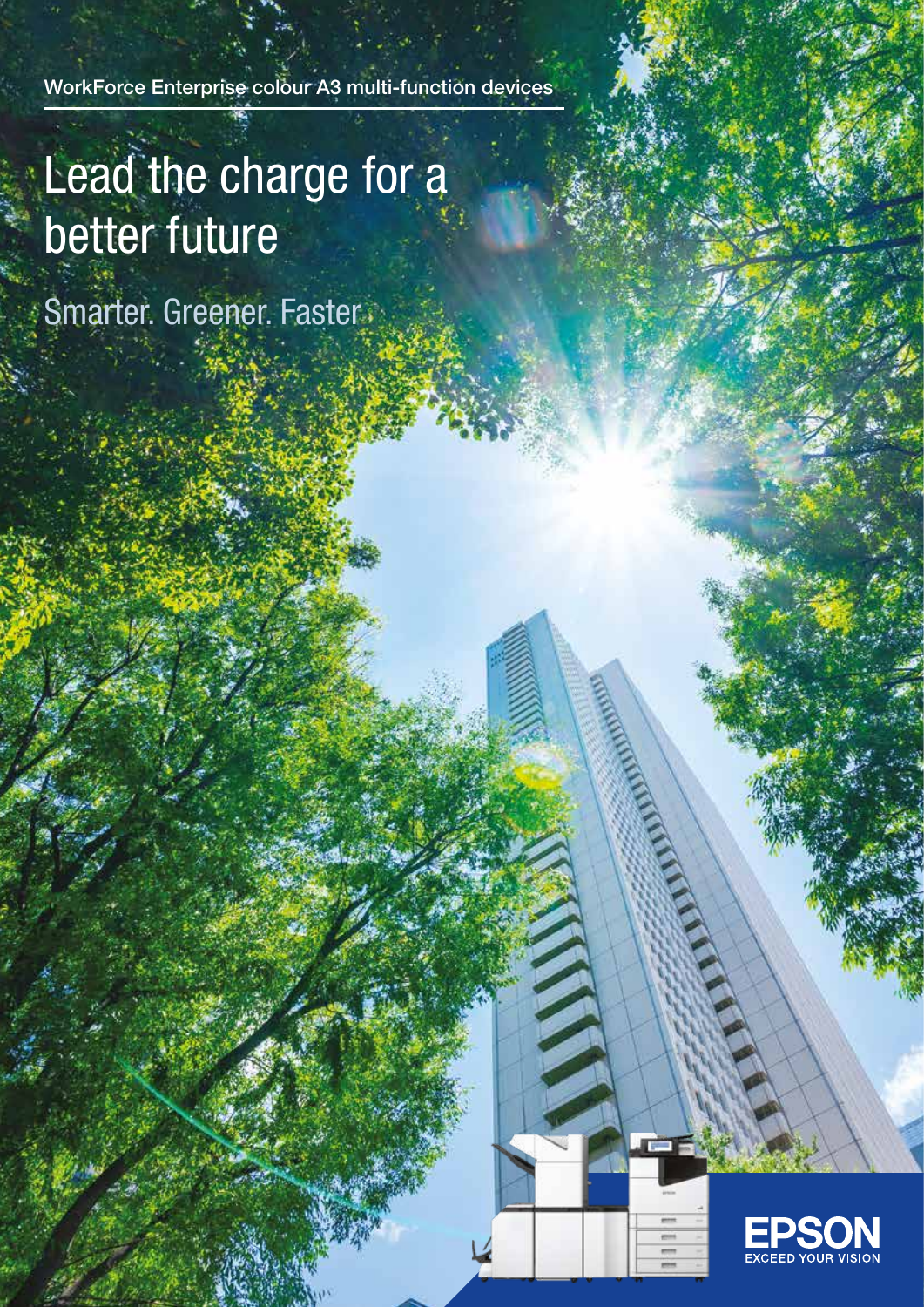# Revolutionary high-speed multi-function devices

The WorkForce Enterprise multi-function devices combine ultra-fast performance with ultra-low energy consumption that only inkjet can offer.

Designed for printing high volume jobs at peak periods, these environmentally smart multi-function business printers are capable of delivering superb print quality at superfast speeds up to 100 ppm. The high capacity DURABrite Pro ink cartridges deliver more printed pages from fewer supplies.

Epson's proprietary PrecisionCore inkjet technology doesn't use heat in the ink ejection process, and it's this Heat-Free Technology that separates our printers from the competition. This core technology allows Epson business printers to deliver exceptional productivity and print quality, while reducing your total cost of ownership and environmental footprint.

## WorkForce Enterprise business printers: Where quality meets efficiency



Lower power consumption  $Max$  320 watts<sup>1</sup>

#### LEAD THE CHARGE:

Combine high-speed print with zero second warm up to deliver the fastest possible printed documents. Where time is money, or resources are stretched, this is a genuine business benefit.





High print quality up to 600 x 2400 dpi



Ultra-fast print speeds 60 ppm, 75 ppm or 100 ppm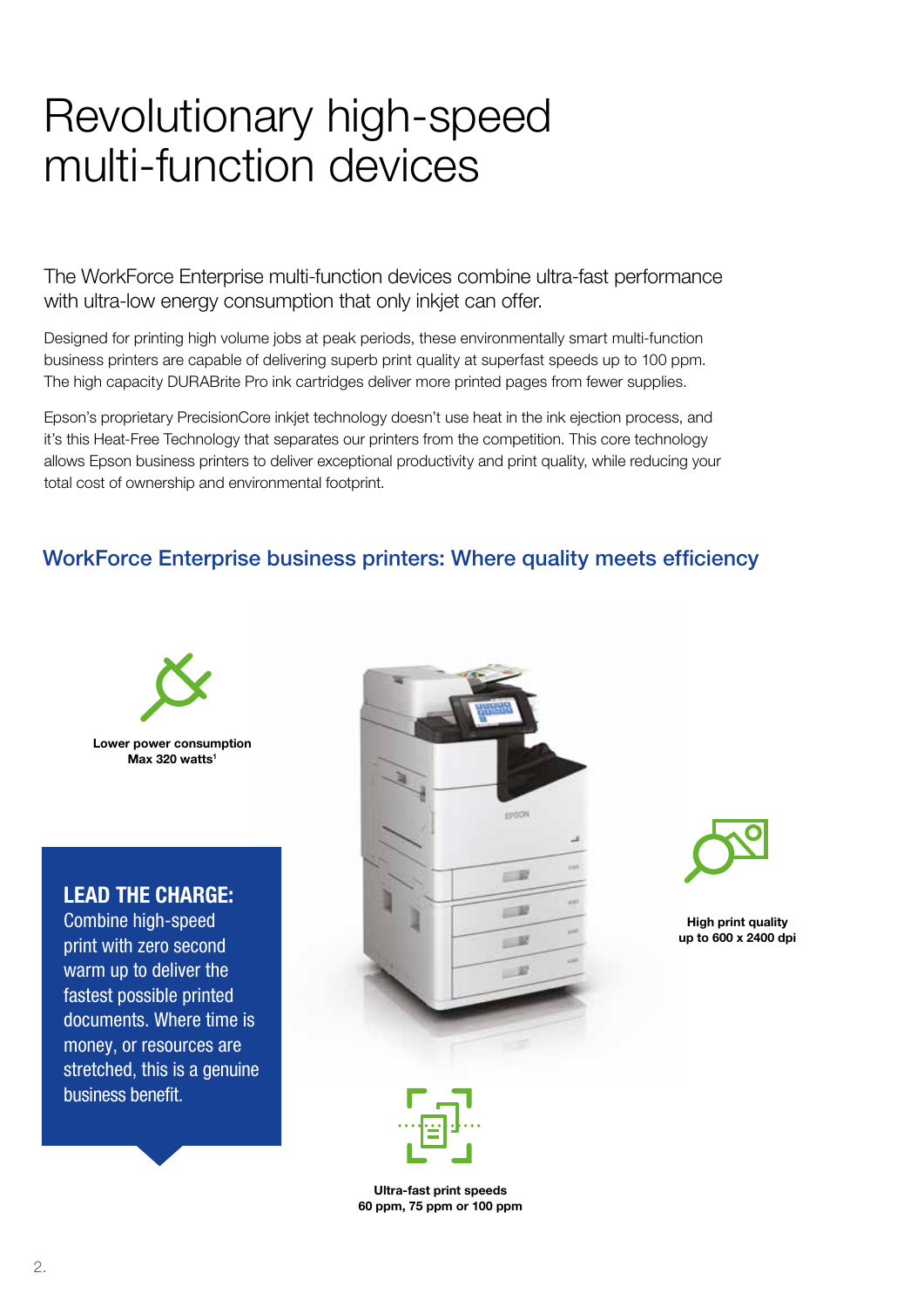# The best possible solution for your specific needs

Match the new range of Epson WorkForce Enterprise devices with your specific application. Choose from speeds of 60, 75 or 100 ppm, each delivering productivity and efficiency benefits for your staff and business.

Standard paper-handling capacity of 2,350 sheets grows by an extra 3,000 sheets with the optional high-capacity sheet feeder, ideal for high volume, uninterrupted print runs.

## Applying the Perfect Finish

The optional innovative finishers enable you to apply the perfect finish to your sales and marketing material, along with your educational and training documentation. The bookletmaker with automatic folding (and stapling) allows you to create letters and invoices ready for envelope insertion, avoiding outsourcing complex print requirements. Produce professional colour booklets in-house and on-demand to help promote your business. This not only saves you time and money, it also preserves precious cash-flow.

### LEAD THE CHARGE:

WorkForce Enterprise devices act as digital storage devices. Store up to 15,000 pages, across 3,000 documents, in up to 199 boxes on the device's hard drive for on-demand retrieval, print, emailing or upload to the cloud.

6

4

EPECK

 $rac{1}{2}$  $rac{1}{2}$ 

#### Enchanced finishing capability

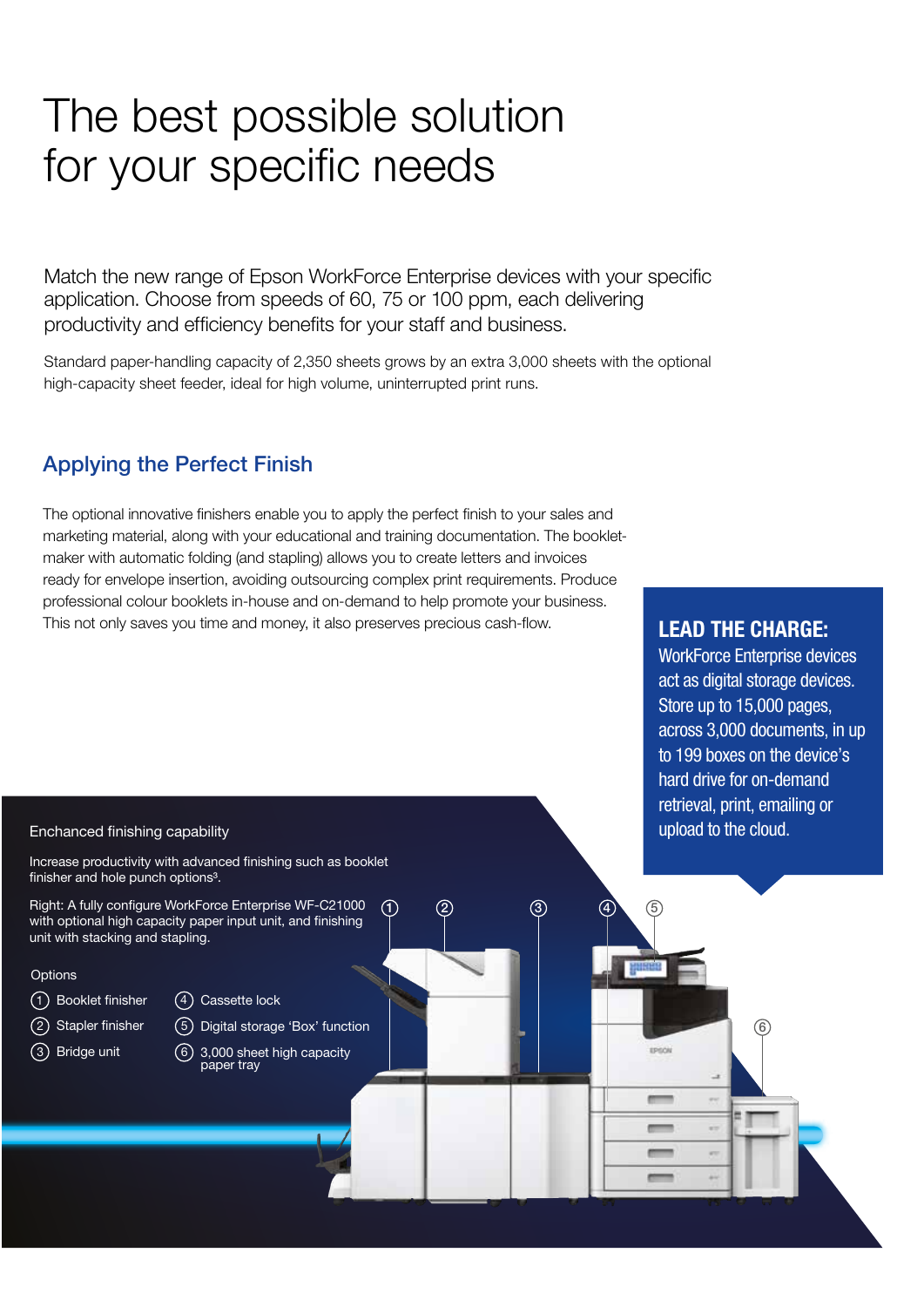# Efficiency champion

87% less power consumption<sup>2</sup>

#### Cut the environmental impact of print with a low power solution that uses fewer supplies, without affecting output quality.

The proprietary Heat-Free PrecisionCore Technology of WorkForce Enterprise uses up to 87% less energy<sup>2</sup> when printing compared to an average laser printer. It not only lowers electricity costs and  $\mathrm{CO}_2$  emissions, but also requires fewer supplies. The simple print process uses less moving parts and, together with high yield inks, this reduces downtime, keeping your business productive.



### LEAD THE CHARGE:

In a world of everincreasing electricity prices (and  $\mathrm{CO}_2$  emissions) it's not only financially beneficial, but also reassuring that Epson's innovation and intelligent design will help support your committent to corporate social responsibility.



**Complex** technology using **heat** and **pressure** 



Simple cool, contactless technology

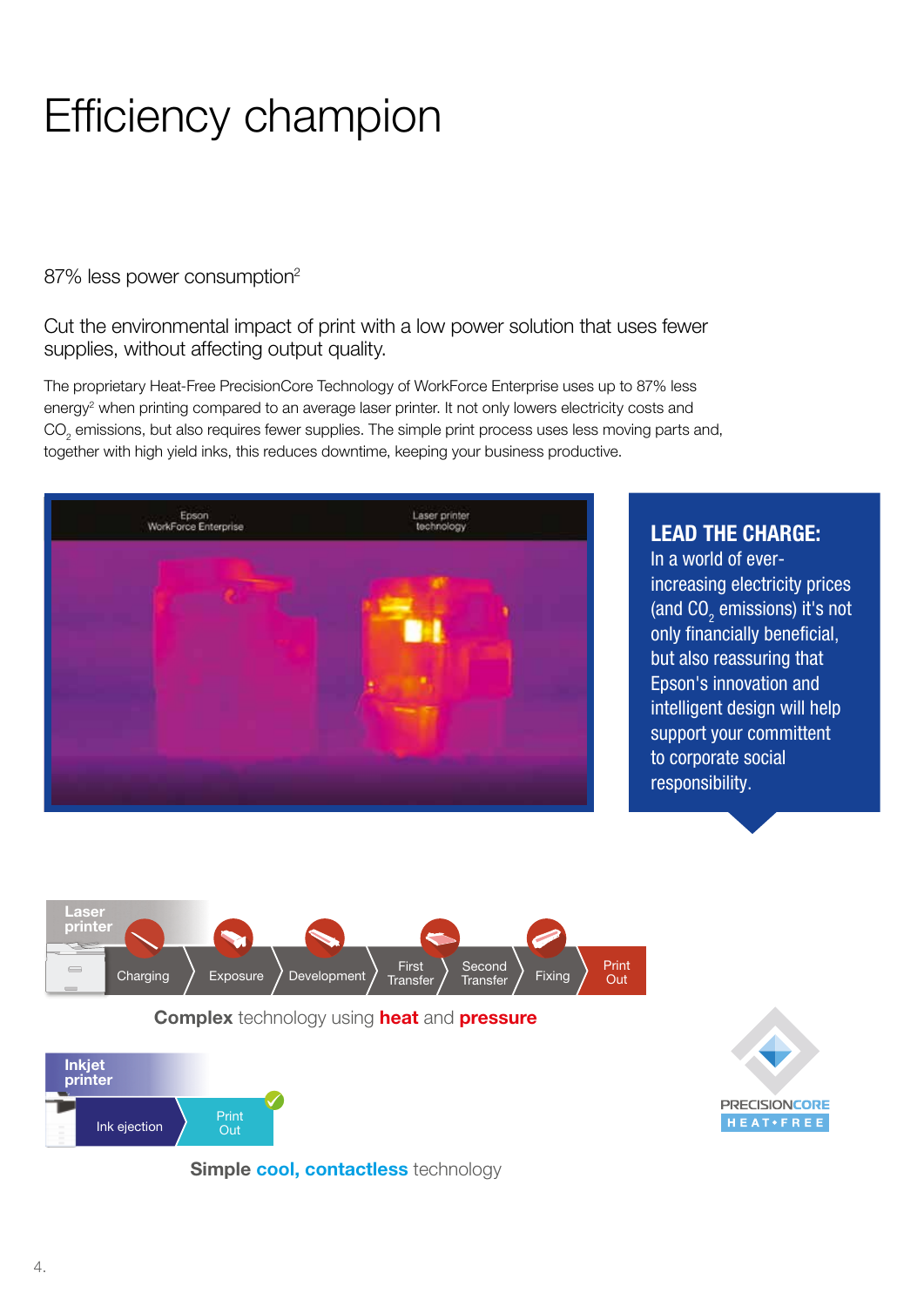# Quality without compromise

There really is no compromise. Thanks to Epson's PrecisionCore linehead inkjet technology and efficient paper transport mechanism, you're getting a robust, reliable and fast multi-function device that increases productivity without sacrificing quality.

# Engineered for precision

Epson's DURABrite Pro ink offers the convenience and flexibility of laser sharp print quality delivered on multiple media types and grades, and Nozzle Verification Technology and dot adjustment ensures crisp, consistent print quality.

The paper transfer technology of traditional devices uses a roller feeding system which flattens the paper as it passes under the print head. This can cause the paper feed to become unstable, making it difficult to lay down the ink droplets accurately on the page. The WorkForce Enterprise uses an electrostatic transport belt that ensures the paper is completely flat, enabling the smoothest of gradients and consistently sharp images.

# Engineered for 'clean-hands' & 'clean-air'

Epson's DURABrite Pro ink not only offers extra-ordinary print quality, it also enables clean-hands changing of consumables. The simple print mechanism, drawing on lower power and emitting minimal ozone, provides a clean-air environment in which to work.

## Engineered for a mobile workforce

Turn your tablet or smartphone into a powerful office assistant. Epson's mobile and cloud printing services allow you to print and scan wirelessly using smartphones and tablets in the office and on the go.

# LEAD THE CHARGE:

Epson's clean-hands, clean-air technology is particularly beneficial in work environments where health and safety are paramount, such as healthcare.

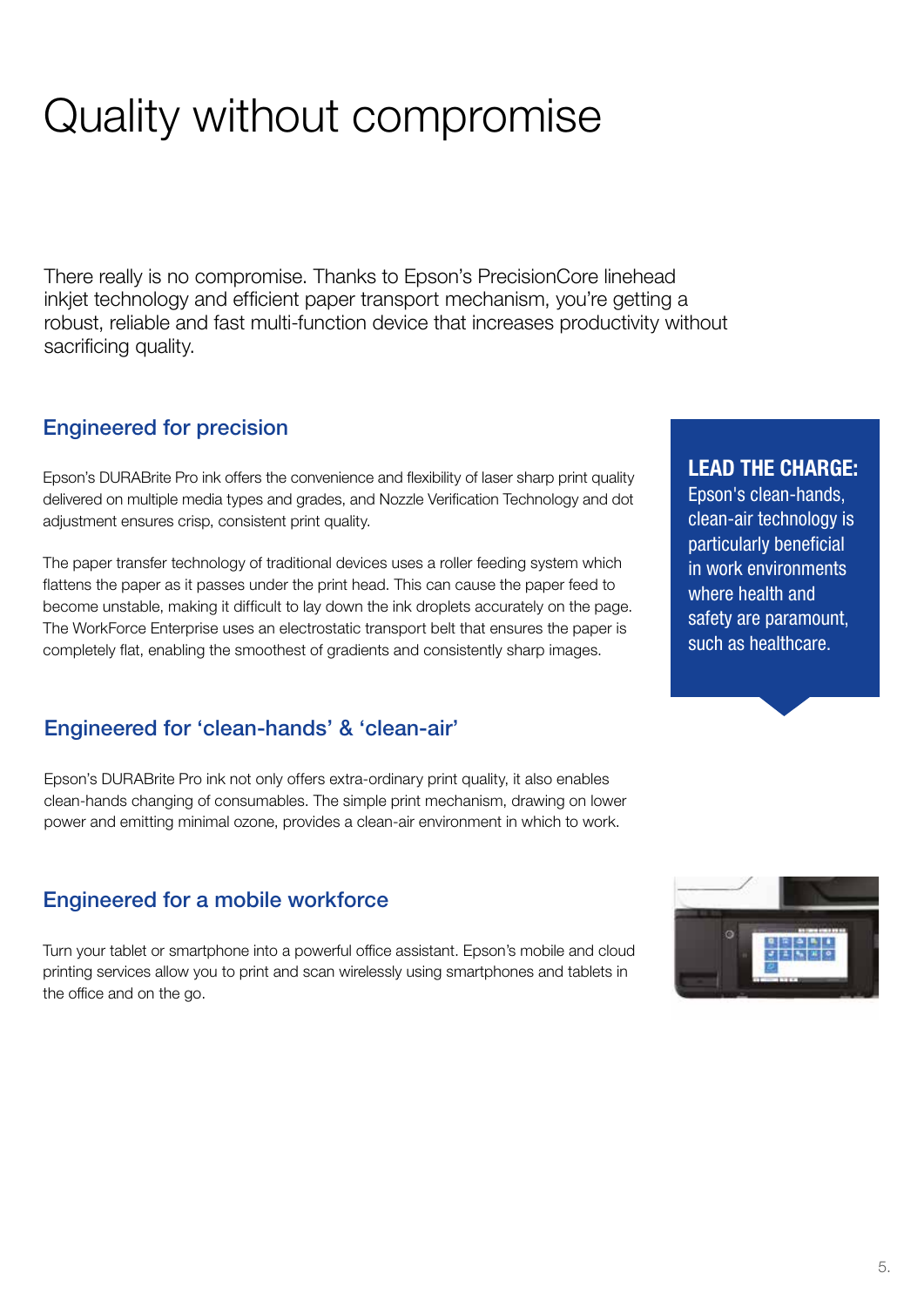# Advanced integration improves workflow

Take advantage of remote management, customise your print options and enjoy seamless compatibility with a wide range of tools and software that can be integrated into your existing IT infrastructure to improve productivity and increase efficiency.

Epson Print Admin **Epson Print Admin** 





Boost productivity and monitor print usage via a server-based solution that creates a secure printing, scanning and copying environment through user-authentication.

Control, analyse and manage your printer fleet centrally from one intuitive interface, designed to increase productivity and one intuitive interface, designed to increase productivity and **Epson Open Platform (EOP)** 

## Mobile and cloud printing

Turn your tablet or smartphone into a powerful office assistant. Epson's mobile and cloud printing services allow you to print and scan wirelessly<sup>3</sup> using smartphones and tablets in the office and on the go.

The WorkForce Enterprise range of printers are Document Capture Pro compatible, making it easy to seamlessly and locally manage documents. Document Capture Pro integrates into document management and cloud storage systems, enabling you to capture, enhance, edit and distribute scanned documents effectively throughout your business. Epson Device Admin

Gain complete control of your printing operations via a range of partner solutions, such as PaperCut®, that enable you to adapt the WorkForce Enterprise range of printers to meet specific and changing business requirements. All these solutions help you better manage your office printing.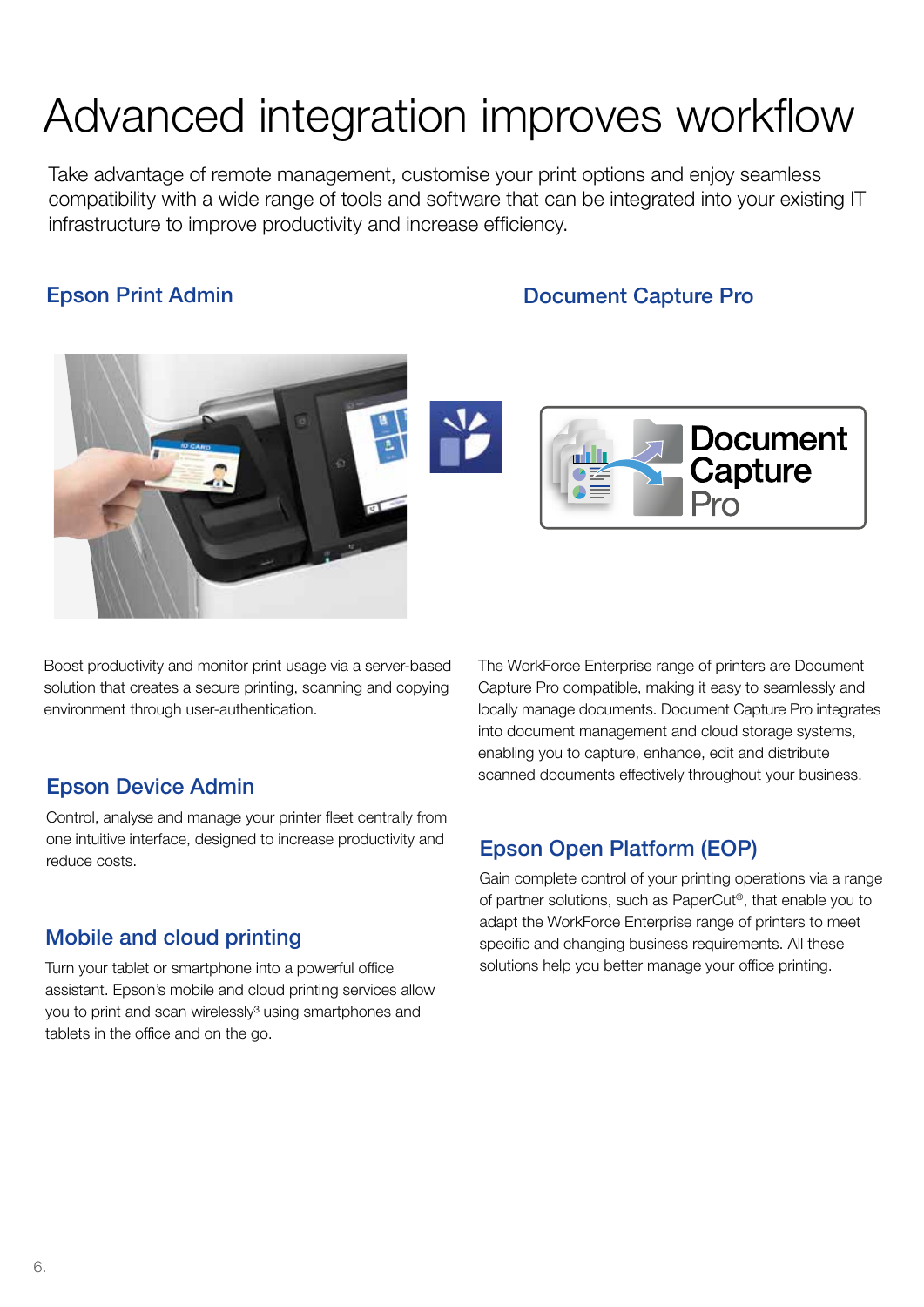| Model number                                                               | <b>Epson WorkForce Enterprise WF-C20600</b>                                                                                                                                                                                                                  | <b>Epson WorkForce Enterprise WF-C20750</b>                                                                 | <b>Epson WorkForce Enterprise WF-C21000</b>                                                                |
|----------------------------------------------------------------------------|--------------------------------------------------------------------------------------------------------------------------------------------------------------------------------------------------------------------------------------------------------------|-------------------------------------------------------------------------------------------------------------|------------------------------------------------------------------------------------------------------------|
| Print speed mono and colour (ISO)*                                         | up to 60 ppm                                                                                                                                                                                                                                                 | up to 75 ppm                                                                                                | up to 100 ppm                                                                                              |
| Print method / max resolution                                              | PrecisionCore™ Heat-Free Drop-on-Demand line head inkjet / 600 x 2400 dpi                                                                                                                                                                                    |                                                                                                             |                                                                                                            |
| Warm-up / first copy / print (mono:colour)                                 | $0/5.5/7.6$ seconds<br>$0/5.4/7.0$ seconds<br>$0/4.9/6.2$ seconds                                                                                                                                                                                            |                                                                                                             |                                                                                                            |
| Printer control language emulations <sup>1</sup>                           | PCL5, PCL6, Postscript 3, Epson ESC/P <sup>®</sup> -R                                                                                                                                                                                                        |                                                                                                             |                                                                                                            |
| Monthly duty cycle: recommended <sup>2</sup>                               | 6,000 to 40,000 pages                                                                                                                                                                                                                                        | 8,000 to 70,000 pages                                                                                       | 10,000 to 100,000 pages                                                                                    |
| Hard drive                                                                 | Box Function: stores up to 3,000 documents, 15,000 pages. Number of boxes (folders) available 1-199                                                                                                                                                          |                                                                                                             |                                                                                                            |
| Paper handling Input                                                       | Standard: 4 x 550 sheet feeders plus 150 sheet multi-purpose tray Optional: high-capacity input feeder 3,000 sheets                                                                                                                                          |                                                                                                             |                                                                                                            |
| Paper weights: cassette / bypass                                           | 64 to 160 gsm / 64 to 350 gsm                                                                                                                                                                                                                                |                                                                                                             |                                                                                                            |
| Paper handling output standard                                             | 150 sheets                                                                                                                                                                                                                                                   |                                                                                                             |                                                                                                            |
| Optional finisher / stapler                                                | Up to 4,000 sheets, stapled max 50 sheets, shift/offset, includes separate 250 sheet output for faxes                                                                                                                                                        |                                                                                                             |                                                                                                            |
| Optional finisher / booklet-maker                                          | Up to 1,700 sheets, stapled max 50 sheets, shift/offset, separate 250 sheet output for faxes.<br>Booklet-maker up to 7 x 20 sheets, folded, saddle-stitched                                                                                                  |                                                                                                             |                                                                                                            |
| Optional 2/4 or 3/4 hole-punch                                             | Must be ordered along with the optional finisher / stapler or booklet-maker / stapler                                                                                                                                                                        |                                                                                                             |                                                                                                            |
| Automatic doc feeder (ADF)                                                 | 150 sheets Single-pass duplex 60 ppm 110 ipm                                                                                                                                                                                                                 |                                                                                                             |                                                                                                            |
| Page sizes (min - max)                                                     | 3.5" x 5", 4" x 6", 5" x 7", 8" x 10", 8.5" x 11", 8.5" x 14", A4, A3, A3+, A5, A6, half letter, executive (3" x 5" - 8.5" x 47")                                                                                                                            |                                                                                                             |                                                                                                            |
| Paper and envelope types <sup>1</sup>                                      | Plain paper, Epson Ultra Premium Presentation Paper Matte, Epson Premium Presentation Paper Matte,<br>Epson Presentation Paper Matte. Envelopes and card stock up to 350 gsm)                                                                                |                                                                                                             |                                                                                                            |
| Connectivity printer interfaces                                            | Superspeed USB 3.0, Wireless <sup>6</sup> , WiFi-Direct <sup>6</sup> , Wired Ethernet (10/100/1000 Base-T)                                                                                                                                                   |                                                                                                             |                                                                                                            |
| Network protocols / print protocols / WLAN sec                             | TCP/IP v4/v6 / IPP, LPD, Port 9100, WSD / SNMP, HTTP, DHCP, BOOTP, APIPA, DDNS, mDNS, SNTP, Ping, SLP, WSD, LLTD / WSD-Print                                                                                                                                 |                                                                                                             |                                                                                                            |
| Mobile and remote printing <sup>3</sup>                                    | Google Cloud Print™, Fire™ OS, Epson Email Print, Epson iPrint Mobile App™,<br>Epson Remote Print, Epson Print, Android, Mopria and Scan-to-Cloud                                                                                                            |                                                                                                             |                                                                                                            |
| Operating systems                                                          | Windows® 10 (32/64-bit), Windows 8 (32/64-bit), Windows 7 (32/64-bit), Windows Vista® (32/64-bit), Windows XP SP3 32-bit,<br>Windows XP Professional x64 Edition. Windows Server® 2003 SP27 - Windows Server 20167. Mac® OS X® 10.6.8 - 10.12.x <sup>8</sup> |                                                                                                             |                                                                                                            |
| Solutions and security                                                     | Solutions: Open Platform supports 3rd party applications such as PaperCut® and includes Epson Document Capture Pro software<br>Security: PIN release, user control access, SSL/TLS, IPsec                                                                    |                                                                                                             |                                                                                                            |
| <b>Display</b>                                                             | 11" colour LCD                                                                                                                                                                                                                                               |                                                                                                             |                                                                                                            |
| Energy rated voltage / frequency / current                                 | AC 100-240V (universal automatic) / 50-60 Hz / 0.9 - 0.5 A                                                                                                                                                                                                   |                                                                                                             |                                                                                                            |
| Power: maximum watts MFD<br>(with finisher) : TEC value                    | Maximum 300 watts (500 watts):<br><b>TEC 0.41 kWh</b>                                                                                                                                                                                                        | Maximum 300 watts (500 watts):<br><b>TEC 0.44 kWh</b>                                                       | Maximum 320 watts (520 watts):<br><b>TEC 0.50 kWh</b>                                                      |
| Temperature / humidity / safety approvals                                  | Operating: 50 - 95 °F (10 - 35 °C) Storage: -4 - 104 °F (-20 - 40 °C) / Operating: 20-80% Storage: 5-85% (no condensation:) Safety<br>standards UL60950, CSA C22.2 No. 60950 EMI FCC Part 15 subpart B class B, CAN/CSA-CEI/IEC CISPR 22 class B             |                                                                                                             |                                                                                                            |
| Sound level                                                                | Power: 7.5 B(A) Pressure: 59 dB(A)                                                                                                                                                                                                                           |                                                                                                             |                                                                                                            |
| Country of origin : telecom regulations                                    | Indonesia: FCC Part 68 (U.S.A), IC/CS03 (Canada)                                                                                                                                                                                                             |                                                                                                             |                                                                                                            |
| Weight and dims: W x D x H / weight                                        | Base model: 673 x 757 x 1232 mm / 186.1 kg                                                                                                                                                                                                                   |                                                                                                             |                                                                                                            |
| Warranty                                                                   | 1 year warranty                                                                                                                                                                                                                                              |                                                                                                             |                                                                                                            |
| What's in the box (starter inks)                                           | Epson WF-C20600, power cord,<br>Inks CYM and 2 x K                                                                                                                                                                                                           | Epson WF-C20750, power cord,<br>Inks CYM and 2 x K                                                          | Epson WF-C21000, power cord,<br>Inks CYM and 2 x K                                                         |
| Consumables <sup>4</sup> 5 ink cartridges<br>(DURABrite Ultra pigment ink) | C13T02Q100 (Black x 2, 50,000 pages each),<br>Q200 (Cyan, 50k), Q300 (Magenta, 50k),<br>Q400 (Yellow, 50k)                                                                                                                                                   | C13T02S100 (Black x 2, 50,000 pages)<br>each), S200 (Cyan, 50k), S300 (Magenta,<br>50k), S400 (Yellow, 50k) | C13T02Y100 (Black x 2, 50,000 pages<br>each), Y200 (Cyan, 50k), Y300 (Magenta,<br>50k), Y400 (Yellow, 50k) |
| Copying ISO copy speed flatbed / ADF                                       | 60 ppm (mono / colour)                                                                                                                                                                                                                                       | 75 ppm (mono / colour)                                                                                      | 100 ppm (mono / colour)                                                                                    |
| Copy quantity / max copy size                                              | $1-999/A3$                                                                                                                                                                                                                                                   |                                                                                                             |                                                                                                            |
| Copy features                                                              | Auto 1 to 2-sided, 2 to 1-sided, 2 to 2-sided, Fit to Page, Auto Reduction and Enlargement (25 to 400%),<br>ID Copy, Collate, Adjustable Copy Density                                                                                                        |                                                                                                             |                                                                                                            |
| Scanning Scanner type / size                                               | Colour flatbed, auto 2-sided ADF, 11.7" x 17"                                                                                                                                                                                                                |                                                                                                             |                                                                                                            |
| Speed: single pass duplex                                                  | 60 ipm simplex, 110 ipm duplex                                                                                                                                                                                                                               |                                                                                                             |                                                                                                            |
| Optical / hardware / max resolution                                        | 1200 / 1200 x 2400 / 9600 dpi (interpolated)                                                                                                                                                                                                                 |                                                                                                             |                                                                                                            |
| Scanner features <sup>5</sup>                                              | Scan to PC via Document Capture Pro, Cloud5 (inc email), Network Folder,<br>Memory Device, PDF. LDAP, remove shadows, remove hole-punches                                                                                                                    |                                                                                                             |                                                                                                            |
| <b>Faxing option</b>                                                       | 33.6 Kbps, as fast as 3 sec per page                                                                                                                                                                                                                         |                                                                                                             |                                                                                                            |
| Memory / speed dials                                                       | 6MB / max 2000                                                                                                                                                                                                                                               |                                                                                                             |                                                                                                            |
| Features                                                                   | Fax-to email, Fax-to-folder, Fax-to-in-box                                                                                                                                                                                                                   |                                                                                                             |                                                                                                            |

\* ISO mono, colour print speeds are measured in accordance with ISO/IEC 24711/247124734/29734/291348.chcul print times may vary on the printer, as well as an internet connection, software, and page complexity |1 Mok all me